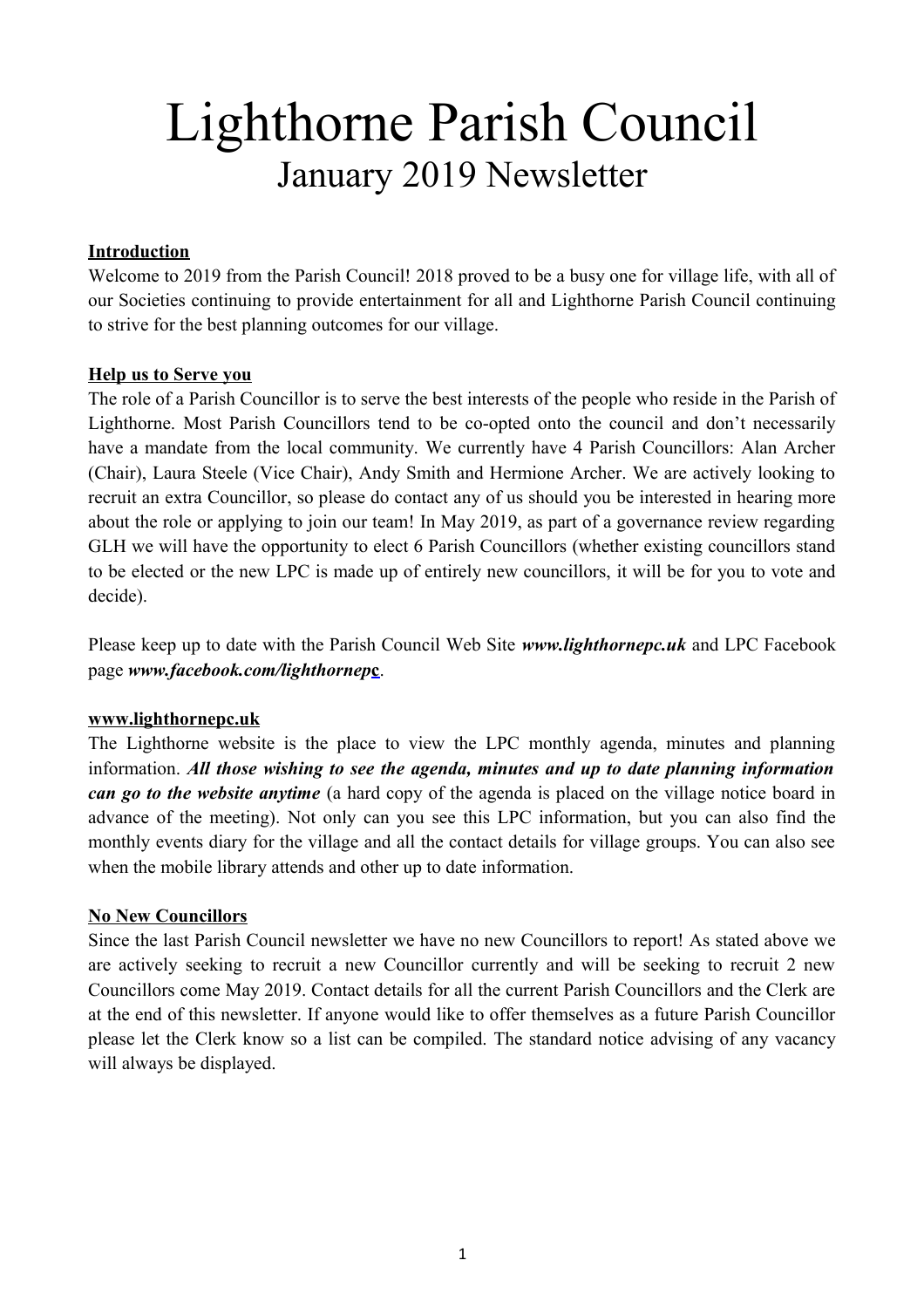## **New Clerk**

We are very sorry to announce that 2019 will see LPC losing our Clerk Corrine Hill, who is unable to continue with us due to increased work commitments elsewhere. We thank her for all her hard work and invaluable help and advice – LPC is in far better shape for having had such an excellent clerk. We are looking to recruit a new clerk and Corrine is helping us to achieve a smooth transfer – we will keep you all posted!

#### **Core Strategy and GLH Overview**

Most of you are aware that two outline planning permission applications for GLH – first the 2,000 houses put forward by the Bird Group et al and second the 1,000 houses put forward by IM Properties have already been granted in outline.

We have now had an application for the first 140 houses from Bellway Homes, [18/03307/REM,](https://apps.stratford.gov.uk/eplanning/AppDetail.aspx?appkey=PHVR69PMGAO00) which is in the process of being amended and we will then receive their final application. This land is south/west of the B4100 and immediately adjacent to Lighthorne Heath and the Old Quarry. Representatives from both LPC and LHPC have had numerous meetings with Bellway Homes and SDC about the design and layout of the proposed housing. We are pleased to report that amendments have been made based on representations put forward by the Parishes – as always we had hoped for more, and will continue to argue on behalf of our communities until the application is finally decided upon. It is expected that Bellway Homes will commence construction during 2019.

A consultation process has begun regarding the first stage of the Land off (and North) Banbury Road, across the B4100 from Lighthorne Heath. This will run until  $15<sup>th</sup>$  February 2019 and we would encourage you to comment on the same. The consultation is in relation to an application for 675 houses being prepared by Barratt Homes, Taylor Wimpey and David Wilson Homes. You can email your comment to *[feedback@consultationonline.co.uk](mailto:feedback@consultationonline.co.uk?subject=Lighthorne%20Heath%20Consultation)* or via their website *[www.glh.consultationonline.co.u](http://glh.consultationonline.co.uk/)***[k](http://glh.consultationonline.co.uk/)**.

Councillors Laura Steele and Andy Smith attended the public consultation at Lighthorne Heath Village Hall on Monday  $28<sup>th</sup>$  January 2019 and we were both disappointed with the lack of new or detailed information about the proposed development. LPC will be commenting in those terms. LPC is of the view that the detail provided was simply repetition of that already contained within the SPD (Supplementary Planning Document) and seen some time ago. In addition we were very disappointed with the lack of connectivity and cohesion with Lighthorne Heath. We do not believe that a few road crossings and a 'community champion' goes far enough to truly connect the two or to encourage integration of the communities. We do not anticipate that construction of this phase will commence until 2020. The developers claim an aspiration to integrate Lighthorne Heath with the new development, yet the biggest barrier to this remains the retention of the B4100 as the main thoroughfare for all new traffic, as well as JLR and AML traffic. To most, a new route to take through traffic around the new development would seem eminently sensible, and would allow the B4100 to be calmed considerably, enhancing integration between established and new developments. You may care to make this point if you submit feedback.

As always, we will keep a keen eye on all applications as they emerge.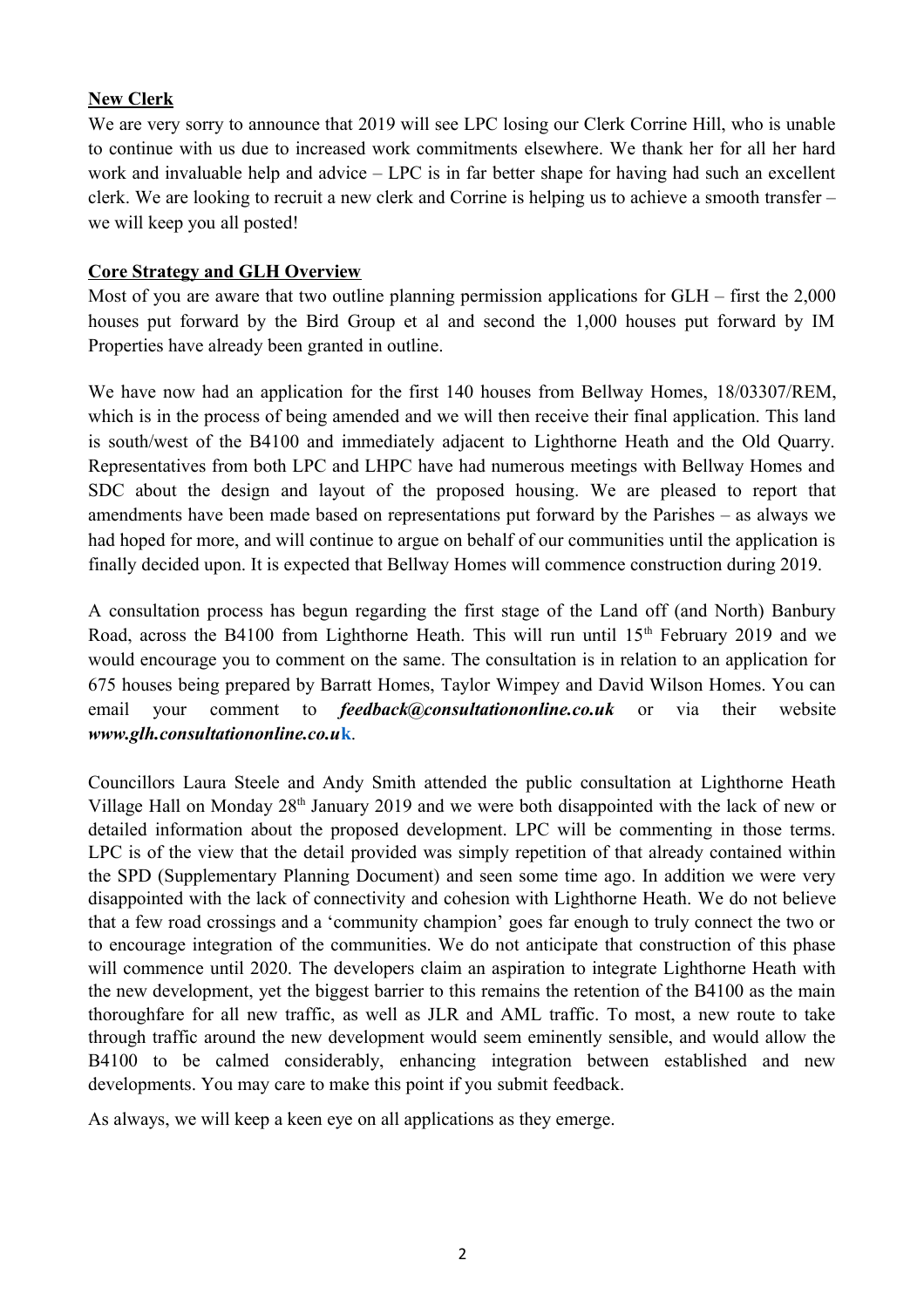# **Playground Update**

There have been no new items added to the play park this year, but we are delighted to see how well used and loved the play park is – even on rainy days. We are proud of our village asset and the final stage of upgrading the play ground will hopefully take place this year – the plan being to remove the very old slide and replace it with a new timber item. The delay in completing this facility has been due to outstanding payments for the play park that we have been promised (via s.106 funding requested by SDC from developers and specifically allocated to be used for the play park).

## **Lighthorne Neighbourhood Watch Scheme**

Lighthorne has an official Neighbourhood Watch scheme and membership is free of charge. To apply to join, please visit *[ourwatch.org.uk](https://www.ourwatch.org.uk/)* and enter "Lighthorne" in the search facility. You will be e-mailed details of local crimes and disturbances and you can report local incidents to the coordinator, Colin Such. If you require leaflets about house security or Neighbourhood Watch window stickers, please contact Colin on 651411.

Warwickshire Police and West Mercia Police support the activity of thousands of members of watch schemes. For more information regarding watch schemes in your area, including Neighbourhood Watch and to sign up: *[www.warwickshire.police.uk/register](https://www.warwickshire.police.uk/register)***.**

#### **Parking**

Parking in the village continues to be a problem. Guidelines were produced in conjunction with the police to try and provide residents with a guide to responsible parking. These were previously delivered to every household in the village. Could we politely ask that everyone tries to adhere to these guidelines? Anyone with a driveway should always try and park their vehicles and, if possible, visitors' vehicles on the driveway. With the increased number of vehicles travelling through the village it is more important than ever to try and avoid a potential accident caused by irresponsible parking. Further copies of the guidelines are available.

Inconsiderate and sometimes dangerous parking on pavements is becoming more of a problem, again we ask you to be considerate and not to block pavements. We would also ask users of the Village Hall and The Antelope Inn, who travel to these venues by car, to show consideration to the residents of Mountford Rise (odds and even) and not block their drives etc and avoid parking on these roads where possible.

#### **Speed of Traffic**

With the increased volume of traffic travelling through the village there is more concern over the speed at which it is travelling. The Parish Council is in regular contact with Jaguar Land Rover (JLR) to try and address the issue. If anyone spots a vehicle travelling at excessive speed and is able to get the registration number, please let the Parish Council know. In many cases the vehicles are owned by JLR and they will speak directly with the driver and give them a warning. There are ongoing discussions with JLR and AML to try and find new solutions for dealing with their workforce traffic.

We are aware that the volume of traffic travelling through our villages at peak times is becoming an ever increasing issue. The situation is being constantly monitored.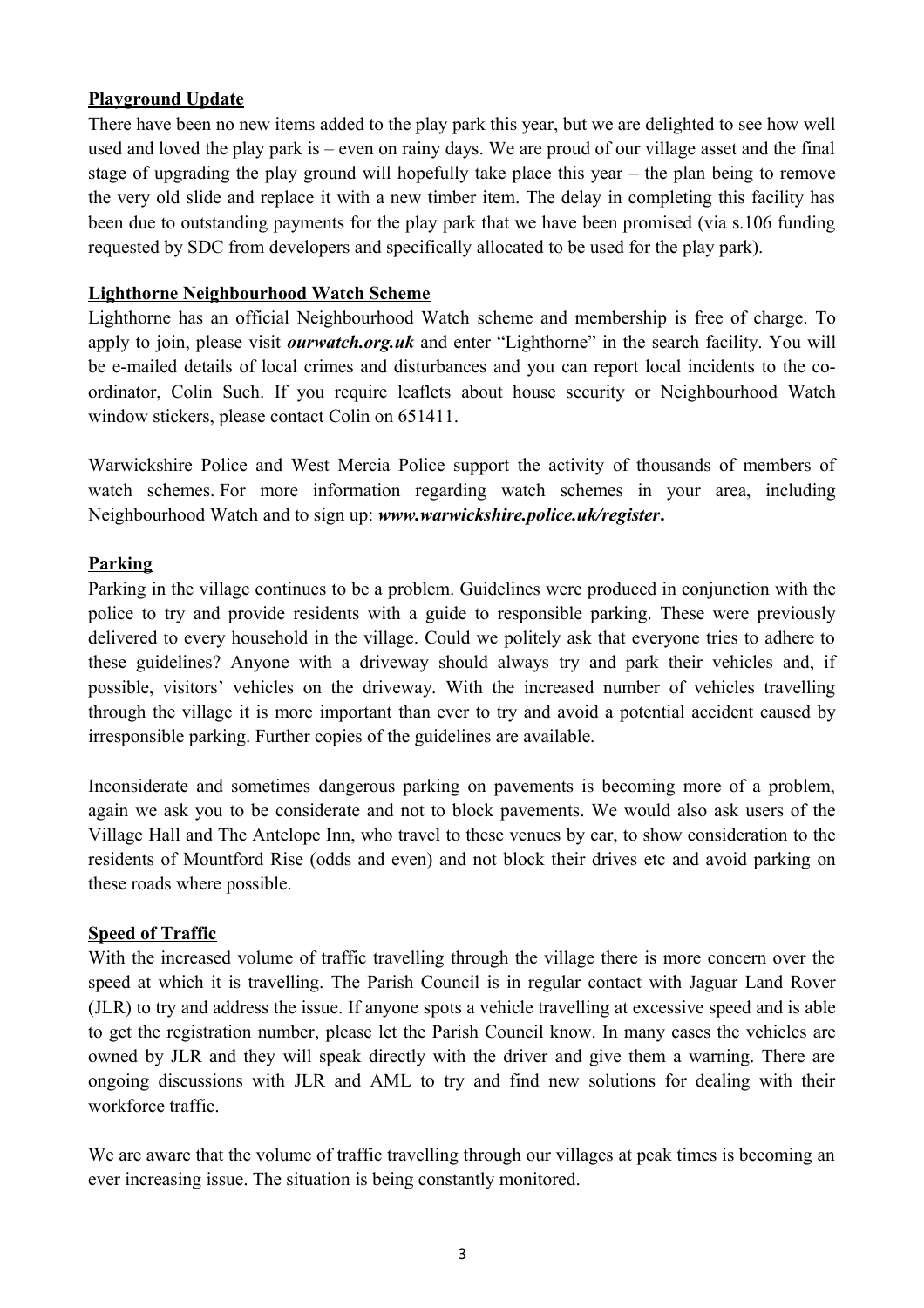# **Grit Bins**

A new grit bin is being purchased by LPC and has been placed on the Village Green underneath the garden wall of The Antelope Inn, opposite Post Office Lane. Existing Grit Bins have also been refilled.

## **Reporting Matters to WCC and SDC**

County Highways are responsible for damage to verges and mud on the road. Please report these matters directly to WCC and make the Parish Council aware. If you believe any planning application is not following the conditions applied to the approval (SDC website should list all of the conditions) please bring this to the attention of the enforcement officer at SDC and also the Parish Council.

Pot holes/road damage and other public highway problems can be reported directly to WCC at: *[www.warwickshire.gov.uk/reporthighwayproblem](https://www.warwickshire.gov.uk/reporthighwayproblem)*

Planning matters can be found at: *[www.stratford.gov.uk/planning-regeneration/e-planning.cfm](https://www.stratford.gov.uk/planning-regeneration/e-planning.cfm)*

Water leaks (not highways) can be reported direct to Seven Trent at: *[www.stwater.co.uk/in-my-area/report-a-problem/](https://www.stwater.co.uk/in-my-area/report-a-problem/)*

# **Rural Crime Co-ordinator**

Lucy Lambert is the Rural Crime Co-ordinator for Stratford District Council. Working closely with Warwickshire Police and Neighbourhood Watch, the aim of the role is to raise awareness across Stratford District of crime prevention techniques. As part of this Lucy will highlight information from the Warwickshire Police website on how individuals can protect themselves to minimise the risk of becoming a victim of crime. Should you wish to contact Lucy please either call 01789260200 or email *[Lucy.Lambert@stratford-dc.gov.uk](mailto:Lucy.Lambert@stratford-dc.gov.uk)*

#### **Wellesbourne Safer Neighbourhood Team (SNT)**

The Wellesbourne SNT covers an area that stretches from Wolverton in the north west to Shotteswell on the Oxfordshire border in the south east. Police Constable Craig Purcell is the beat manager. There are also two Police Community Support Officers (PCSO) on the team PCSO Sarah Bailey, and PCSO Lewis Barber who is on secondment from Alcester SNT. The SNT are keen to get to know and work alongside local communities and regularly attend local fêtes, community forums and hold property marking events.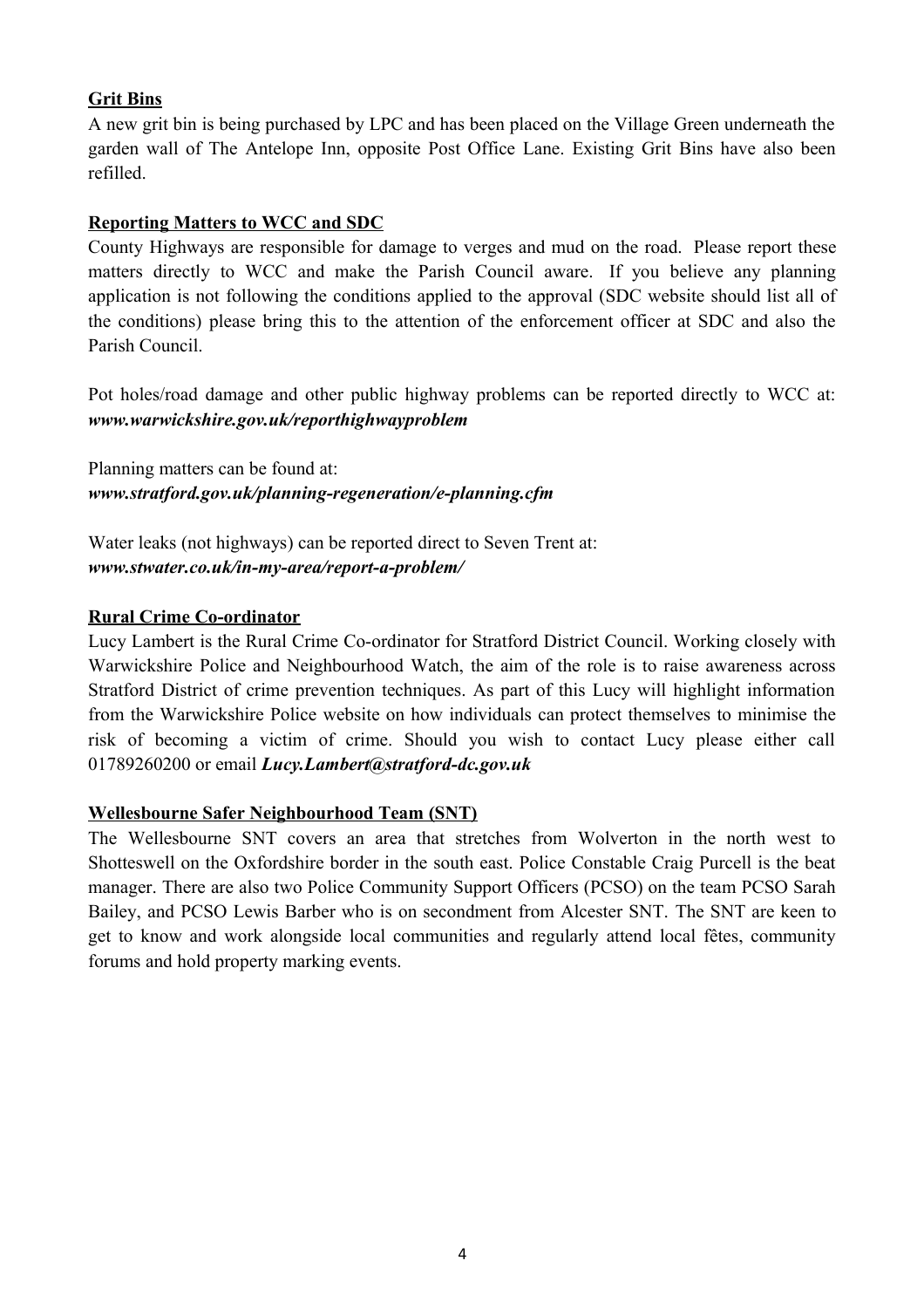# **Reporting Suspicious Incidents or Circumstances**

The team would like to express their appreciation for reports of suspicious activities in the neighbourhood. If you wish to report anything, such as rogue traders, please telephone 101 to ensure that the incident is logged. The SNT telephone or email box is not monitored 24/7. If you have any general concerns, questions or suggestions for the Wellesbourne Safer Neighbourhood Team please contact us:

#### email: *[wellesbourne.snt@warwickshire.pnn.police.uk](mailto:wellesbourne.snt@warwickshire.pnn.police.uk)*

Telephone: *101*

In an emergency call *999*

For non-emergency calls, including reporting non urgent crime, telephone *101*

The SNT website provides up to date information on the team's activities and reports of local crime incidents and suspicious circumstances *[www.warwickshire.police.uk/wells](https://www.warwickshire.police.uk/wells)*

#### **Horse Chestnut Tree**

Following the loss of the large horse chestnut tree on the village green adjacent to Pratts Farm, due to serious safety concerns, an Oak tree was planted in February 2018 – following the kind donation of the cost of the tree by Peter and Yvonne Reading. We thank them again for their kind contribution, and hope that the Oak tree blooms in 2019!

#### **Annual Village Clean**

We will be organising a village clean up once the weather improves – any volunteers who can help pick up litter etc would be very welcome. Chris Mills has arranged for us to borrow litter picking sticks from SDC, so hopefully no one will suffer any back trouble as a result! We are aiming for the first Sunday in April and will confirm this date.

#### **Flooding and Sandbags!**

Luckily so far this winter flooding hasn't been an issue – should anyone require any sandbags please contact Councillors – stock is located at the Cricket Pavilion and village hall.

#### **Red Telephone Box on Church Lane**

We had planned to place out new Defibrillator in the old telephone box, but professional advice indicated that this would not be the best position for the item. We are therefore still looking for ideas as to how we can best use the Old BT Box – all sensible suggestions will be considered and we hope 2019 sees our village feature back to being utilized!

#### **Defibrillator**

We are pleased to confirm that the village defibrillator has been installed on the outside wall of the Village Hall. Full instructions are contained on the unit. We hope to organize a training event through the ambulance service as soon as practicable.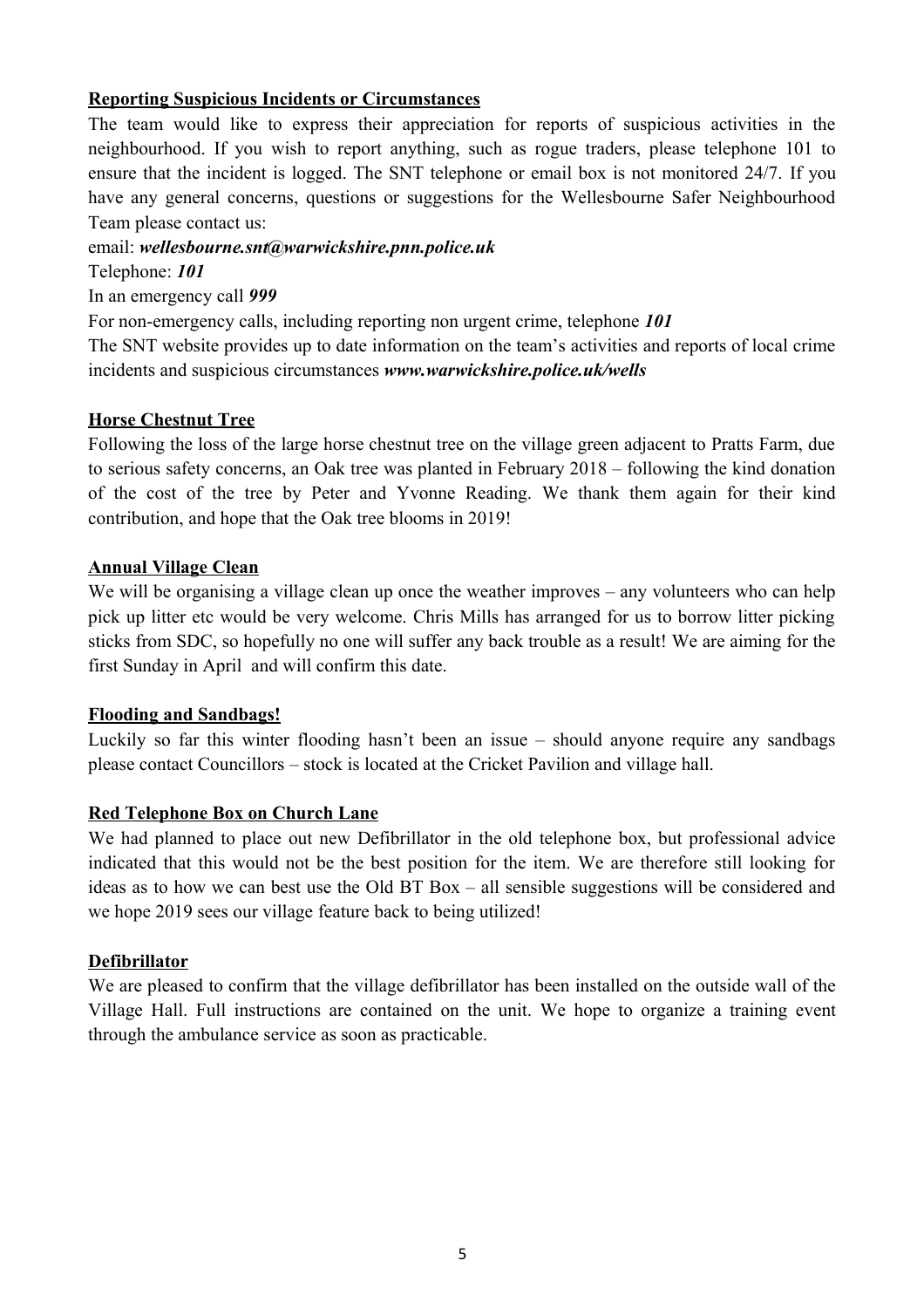# **Dogs**

Walking a dog is the main opportunity for many people to enjoy being outdoors and to add to their health and well-being. On the other hand, many people, including many farmers and land managers, have concerns about dogs when they are not under proper control as this can cause serious problems, including worrying of and injury to livestock, disturbance of wildlife and alarming other people. Farmers also have concerns about dogs spreading diseases, particularly if dogs have not been regularly wormed.

Dog fæces can carry diseases that affect humans, as well as farm animals and wildlife. The highest risks are in fields of cattle, sheep and other animals, in fields where fruit and vegetables are growing, and in public open places where people can come into direct contact with dog faeces, such as sports pitches, playing fields, play areas, the roadside, along paths and tracks, and along riverbanks and lake shores.

If your dog defecates in these sorts of places, pick up and remove the fæces and take them away with you. Not doing so in any public open place is an offence, so take a poop-scoop with you every time you walk your dog. Also, do not allow your dog to stray away from your home as it may well then defecate in a public open space when not under your control. The Parish Council has provided several bins specifically for dog mess but, if there is no bin where you are, take it home and dispose of it with the household rubbish.

Never allow your dog to stray from a public right of way and always keep it on a short lead (less than two metres) or under close control (responsive to your commands and kept close at heel) near animals.

**Phil Rafferty (01789 260835)**, the new dog warden for the area, will come out and patrol upon request, please also note that there have been fines imposed by the new dog warden for fouling etc.

There have been a number of unofficial complaints regarding a small number of local dogs and their aggressive behaviour – if you have a dog you know can be aggressive towards other dogs, please ensure that it is fully under your control at all times and muzzled if necessary. We would wish to avoid any complaints being made 'official'.

#### **Superfast Broadband Update**

2017 saw the arrival of superfast broadband in Lighthorne Village, and hopefully 2019 will see all households who wish to sign up, being connected..

To receive updates on the roll out and on further coverage as it is planned, please register your details at *[www.cswbroadband.org.uk/register](https://www.cswbroadband.org.uk/get-involved/register-for-more-information/)*

# **Footpaths and Bridleways:**

Many of the rights of way within the parish are maintained by parish volunteers with the agreement of the land managers. However, we rely on the public to report any that need attention. If you'd like to volunteer to help, or to report a problem with a right of way, please get in touch.